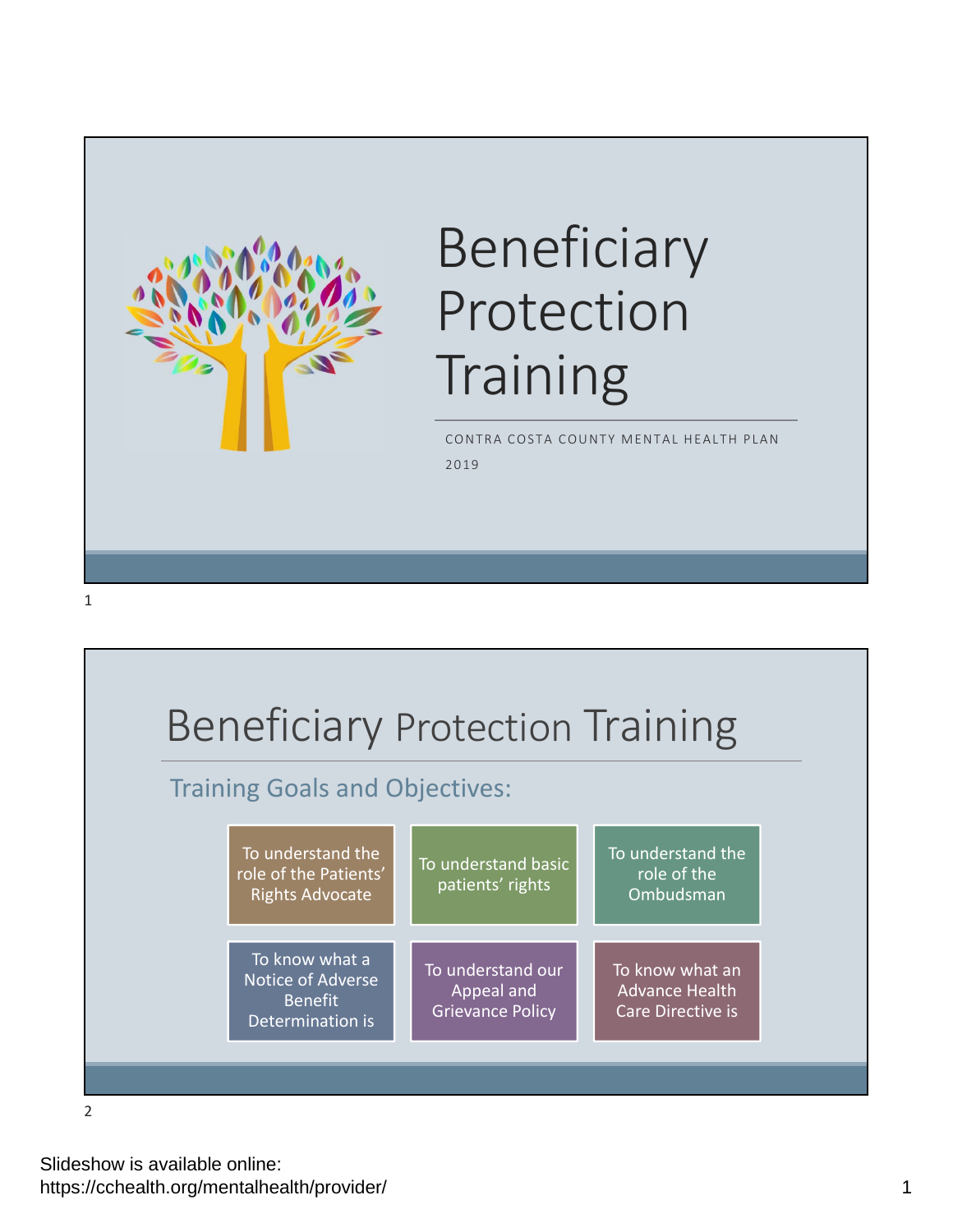



4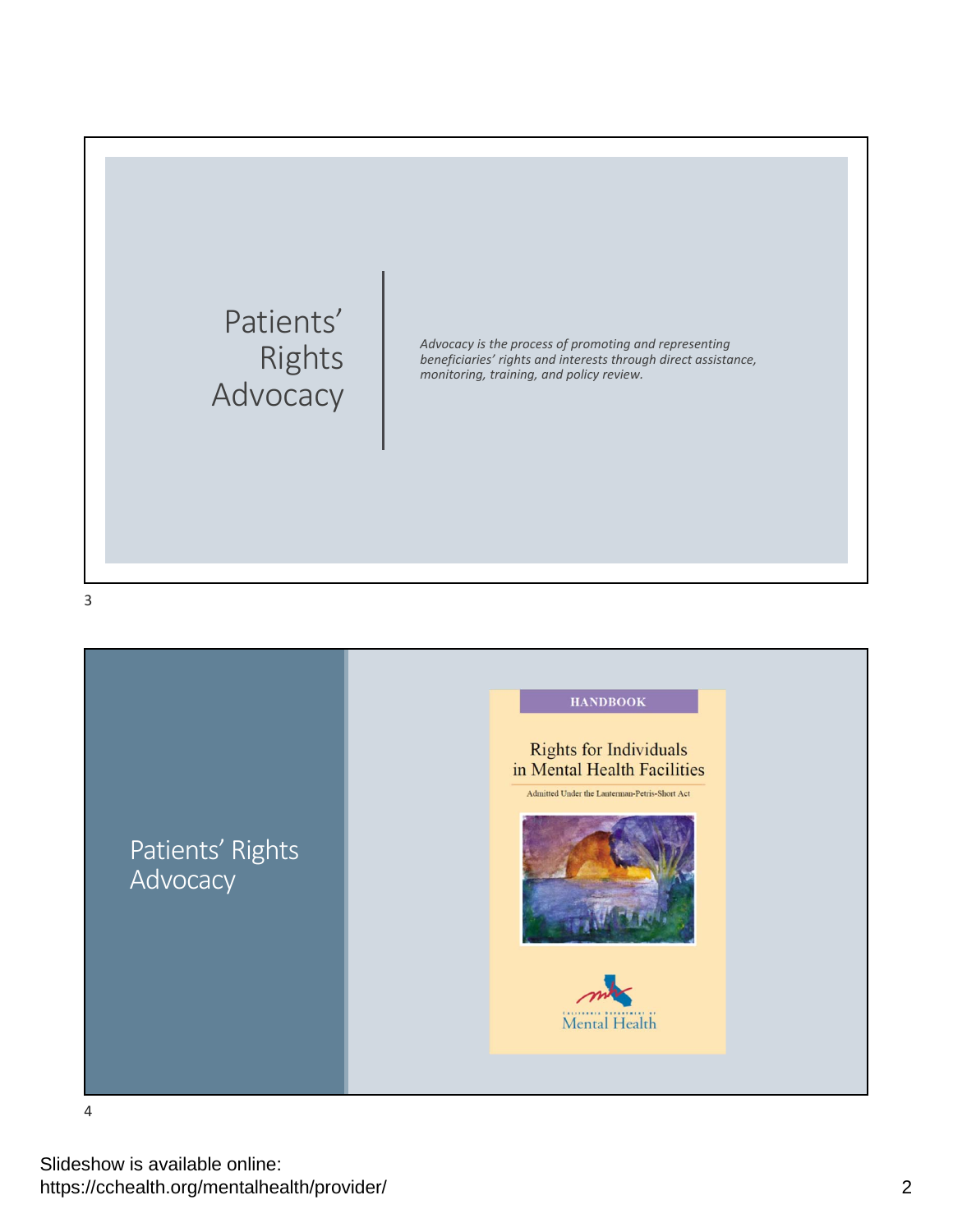## Patients' Rights Advocacy

- Based on the beneficiary's expressed interest
- Not a neutral position
- Ensures the statutory and constitutional rights of recipients of mental health services





6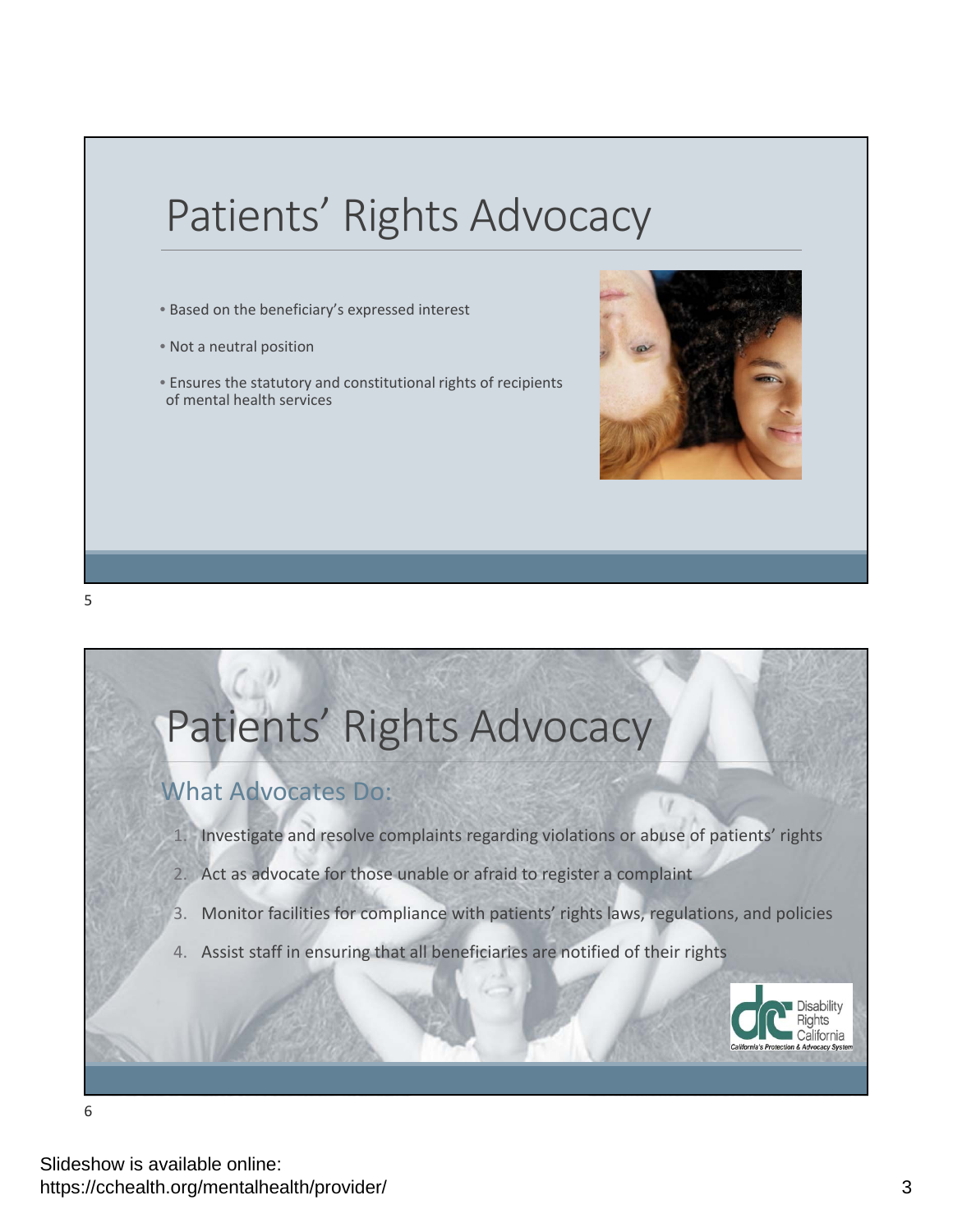## Patients' Rights Advocacy

### What Advocates Do:

- 5. Act as consultant to mental health professionals
- 6. Act as liaison between the advocacy program and the State Office of Patients' Rights
- 7. Represent beneficiaries at inpatient certification review and medication hearings

**Advocates do not determine what is most "appropriate" for the beneficiary, or what is in the beneficiary's "best interest."**

*What They Don't Do:*

*The advocate's role is to counsel beneficiaries about their options and the implications of those options, and to advocate for the beneficiary's expressed interest.*



## Patients' Rights Advocacy

There are legal sanctions for interfering with advocacy activities.

*Welfare and Institutions Code § 5550 (e)*

*Any person or facility found in violation…shall pay a civil penalty, as determined by a court, of not less than one hundred dollars (\$100), or more than one thousand dollars (\$1,000) which shall be deposited in the county general funds.*



Disability **Rights** California tection & Advocacy Syste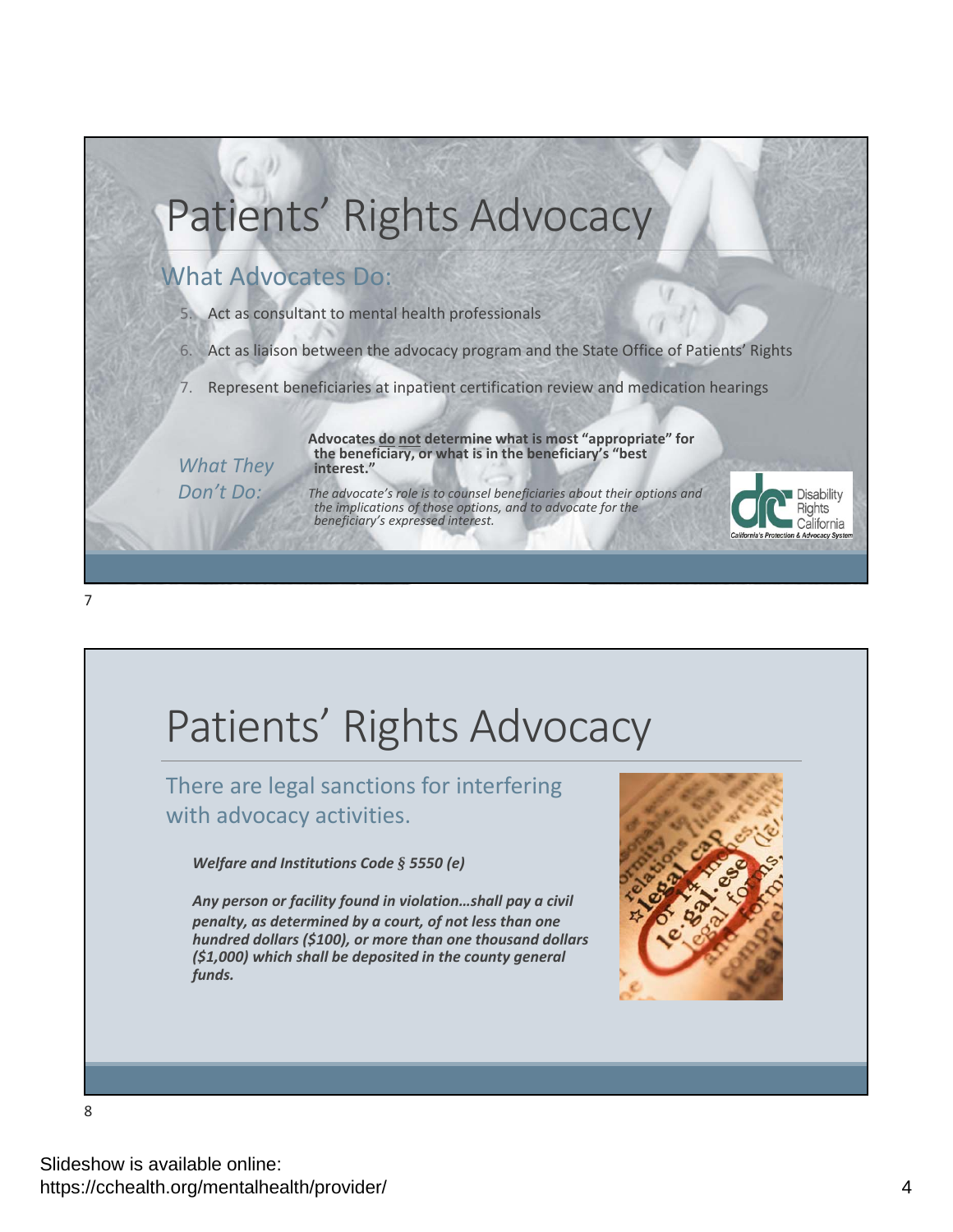

### Summary of Rights

- All beneficiaries are guaranteed certain treatment rights
- Many rights may NEVER be denied
- In psychiatric facilities, some specific rights may be denied ONLY when GOOD CAUSE exists
- Refer to *"Mental Health Consumer Rights"* poster for more information

9



10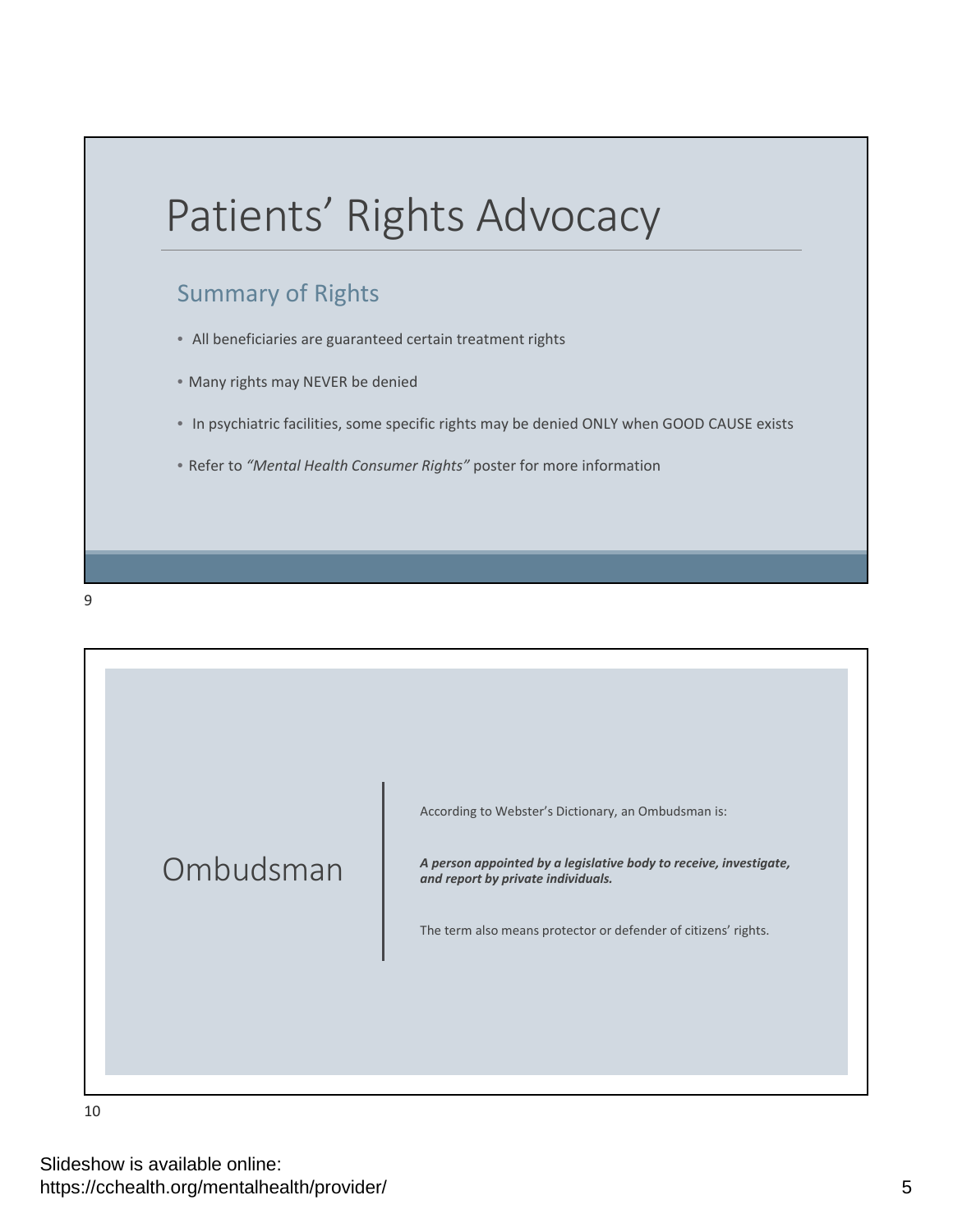## Ombudsman

The Ombudsman performs a:

#### *NEUTRAL*

#### *CONFIDENTIAL*

#### *OBJECTIVE*

fact finding inquiry in response to community or individual complaints.

11



12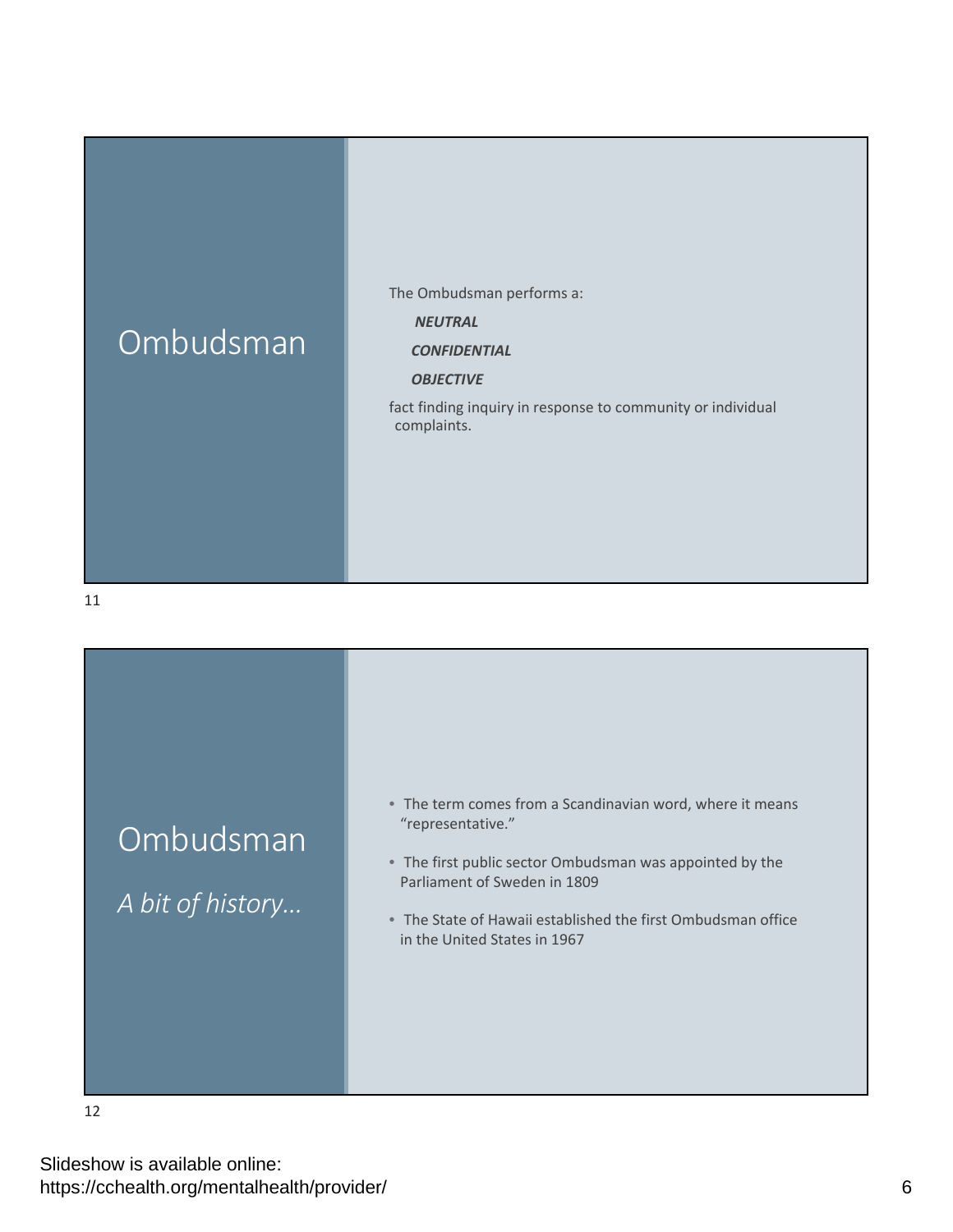## Ombudsman

### Calls are welcomed from:

Children Relatives Foster Parents Attorneys Physicians Therapists

Social Workers

Teachers & other School Personnel

Members of the Clergy

Law Enforcement

All Community Organizations

13

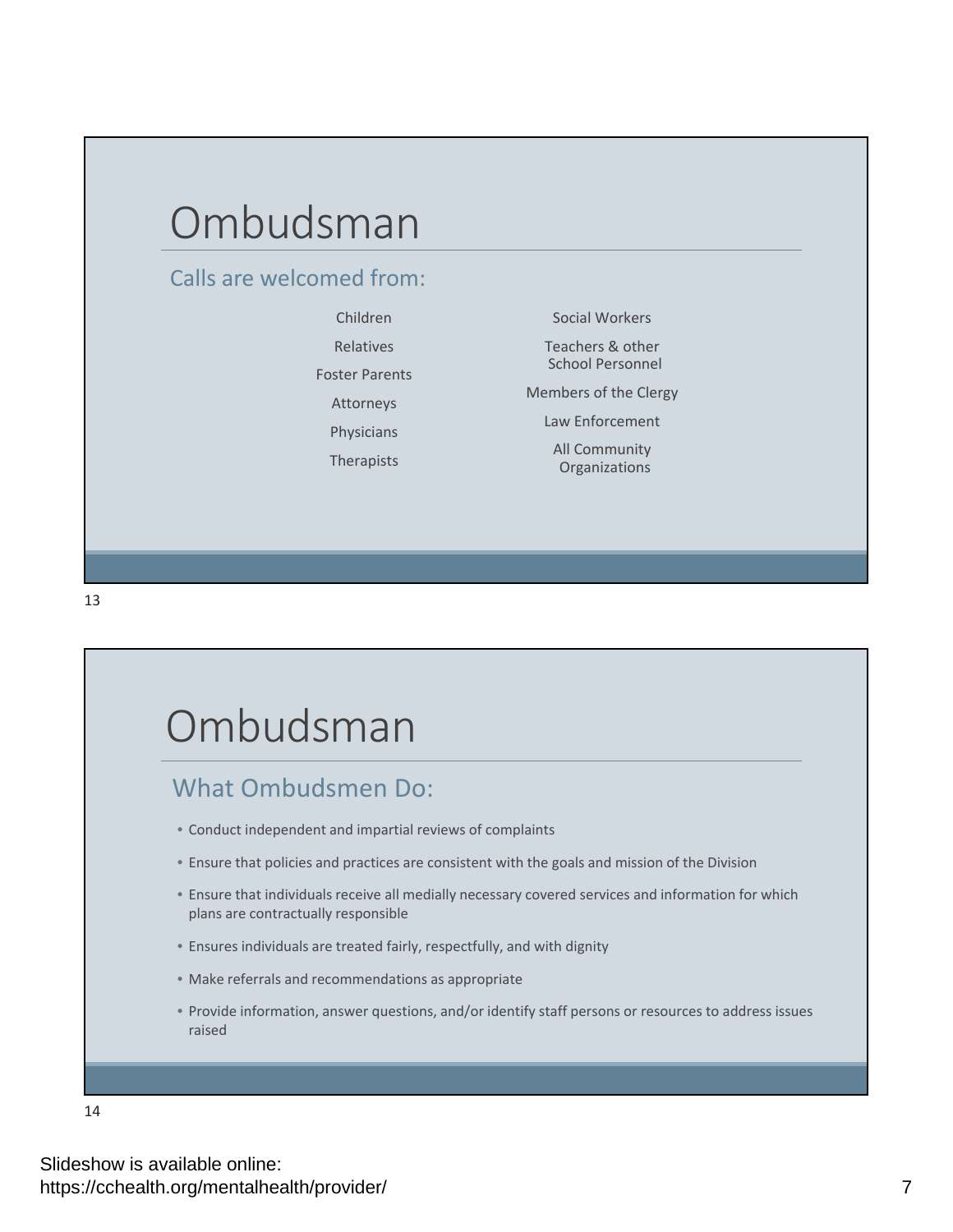## Ombudsman

### What Ombudsmen Do:

- Assure that issues are treated in a reasonable, respectful, and confidential manner
- Facilitate prompt resolutions of complaints in an independent, impartial, objective, and professional manner
- Provide education and "navigation" of the system to callers
- Research agency policies and procedures that may assist in resolving the complaint



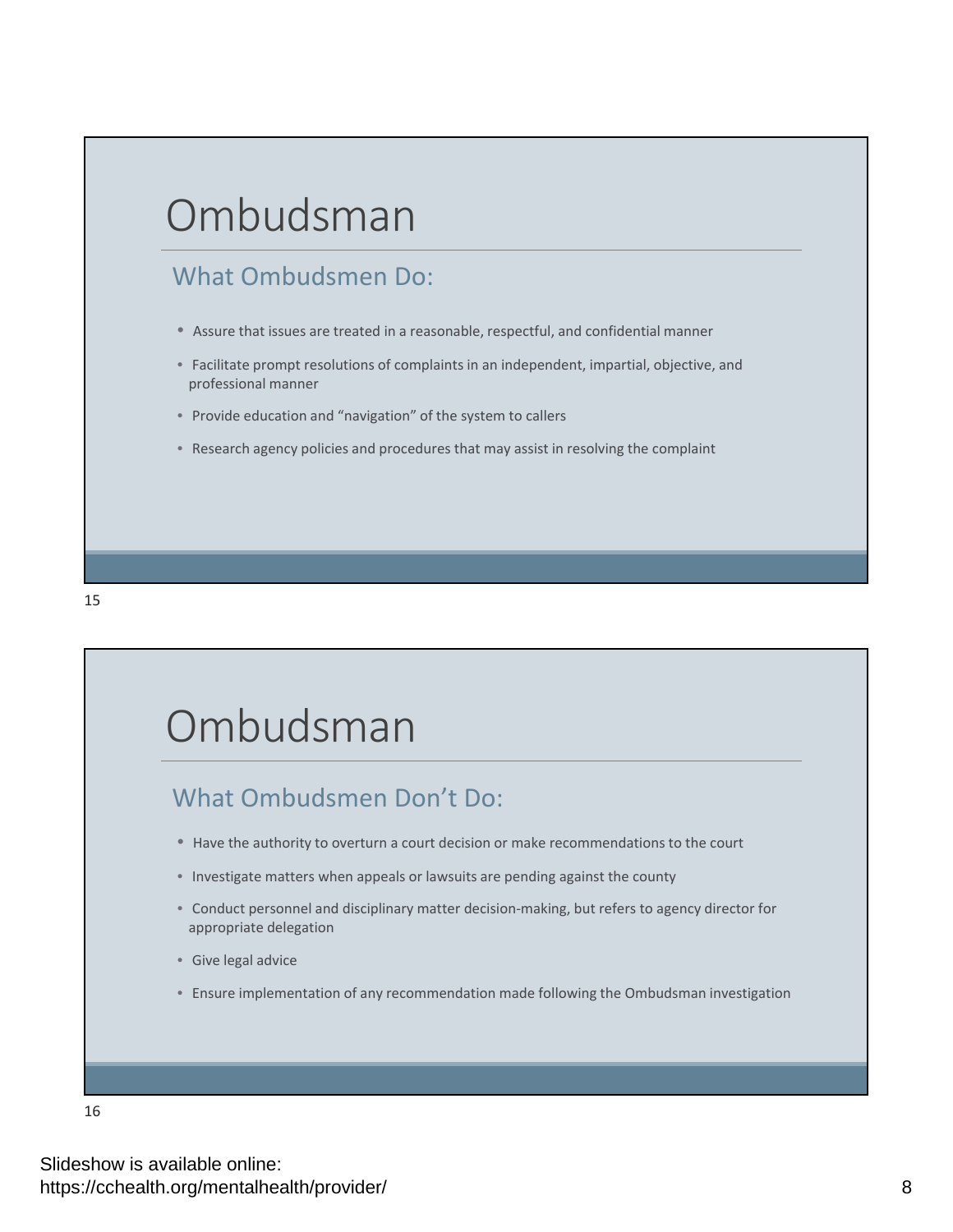Notice of Adverse Benefit Determination *(NOABD)*

A **Notice of Adverse Benefit Determination** (NOABD) is a form given to the beneficiary which advises them of a determination that has taken place regarding their case. This form also advises the beneficiary about their right to appeal the determination, including their right to request a State Hearing.

17

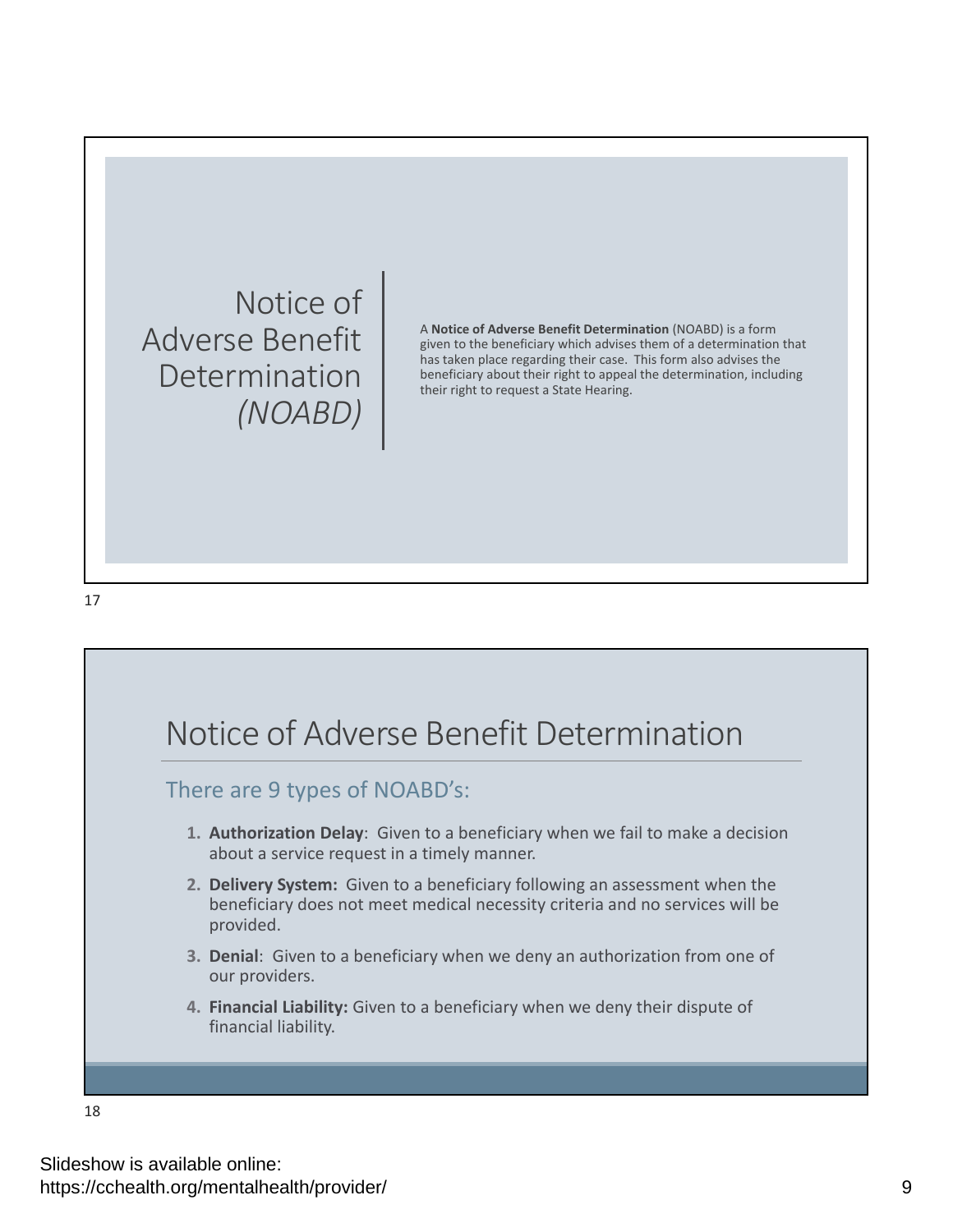

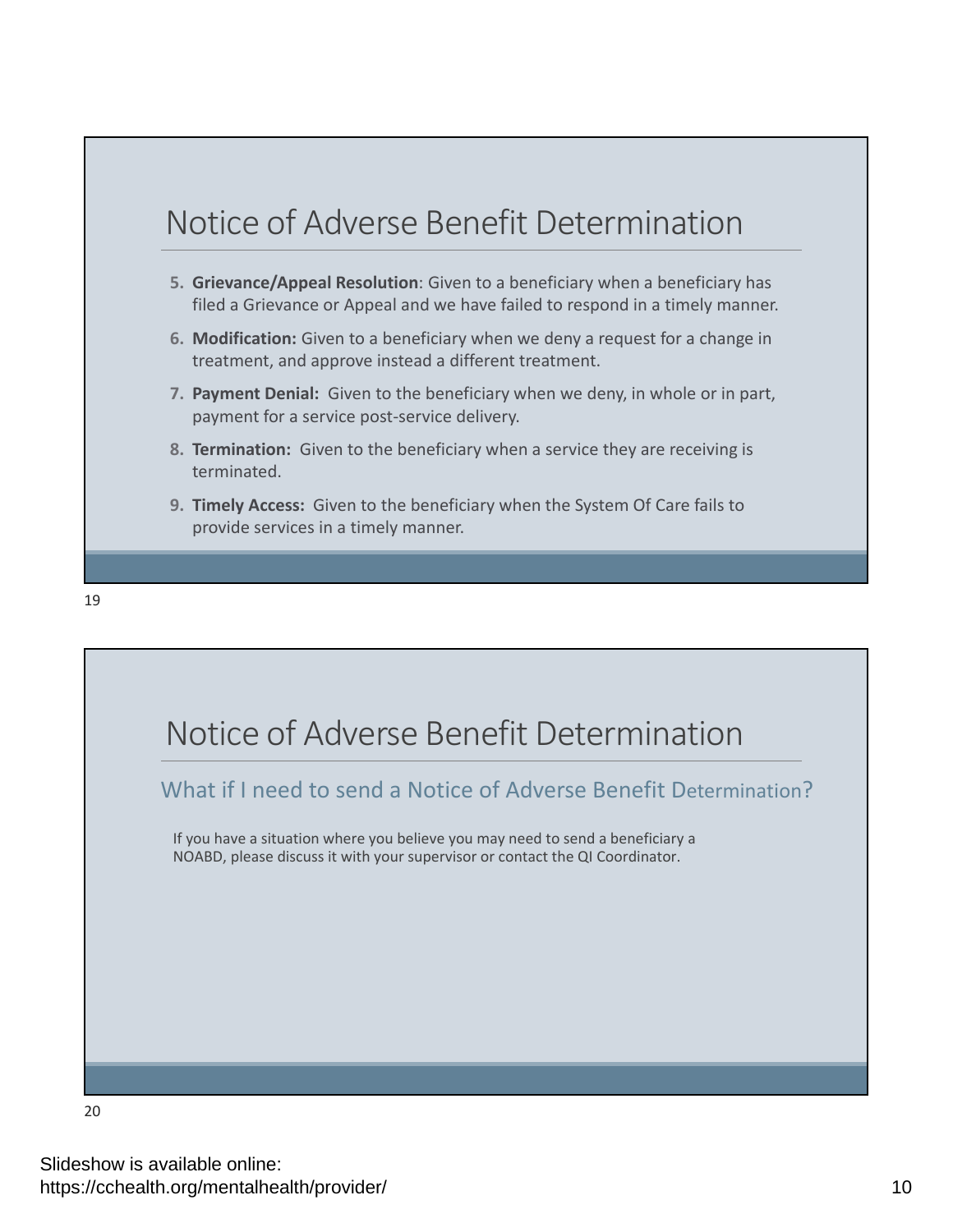



22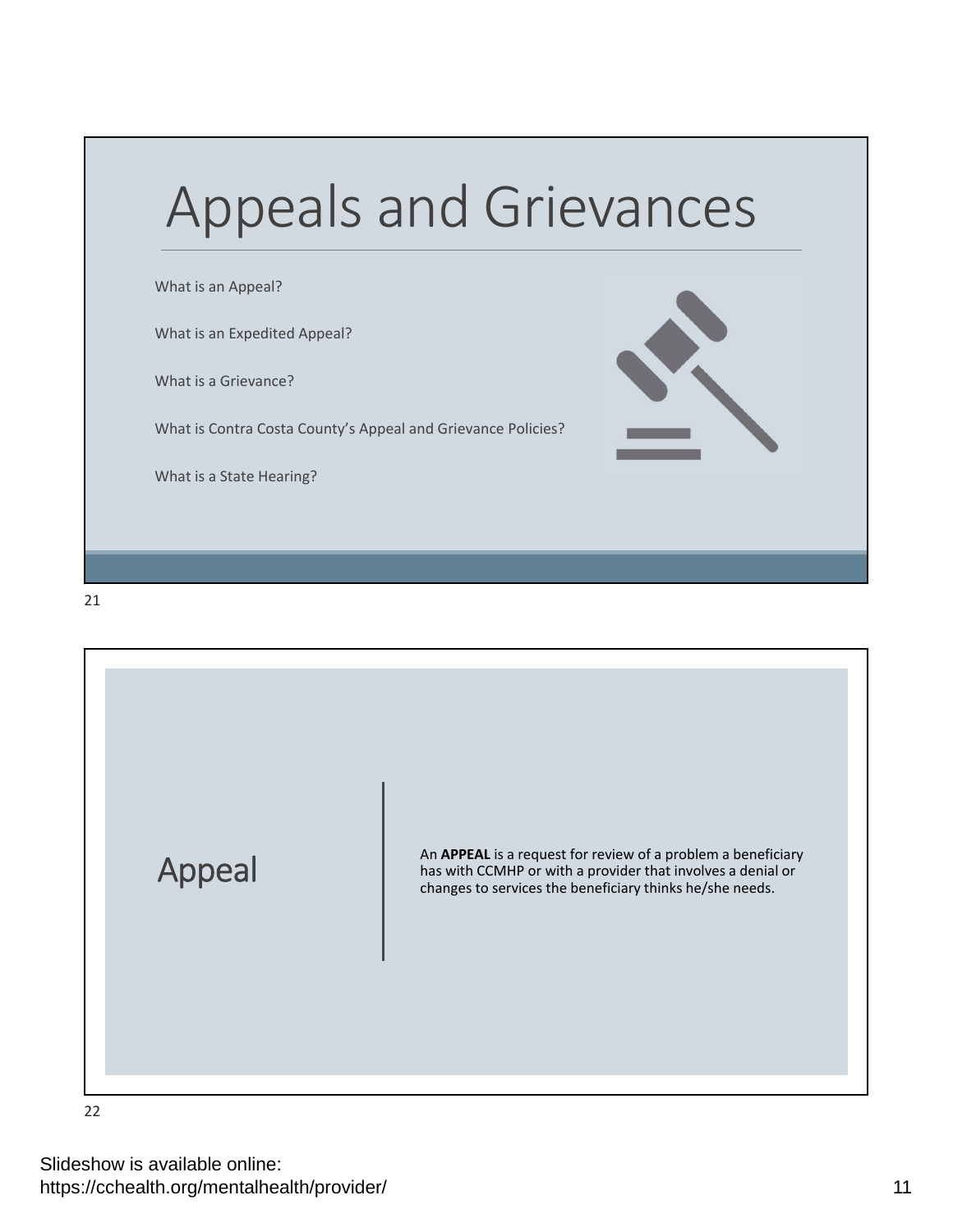



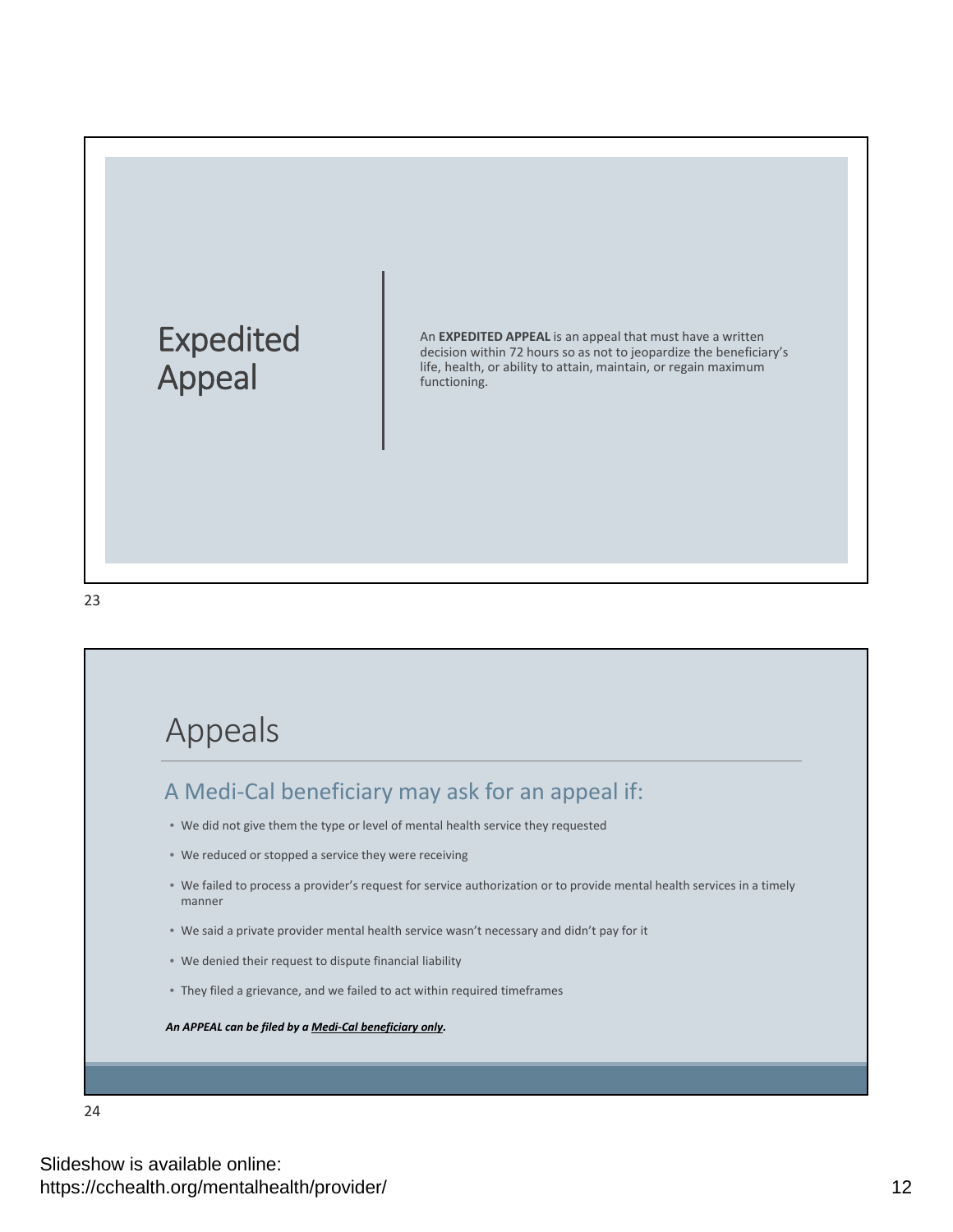## The Appeal Process

- Appeals must be filed within 60 days of the date of the Notice Of Adverse Benefit Determination (NOABD). If a NOABD was not issued, there is no deadline for filing an appeal.
- Appeals may be filed orally or in writing. Appeals submitted orally should be called into the Access Line or Quality Improvement Coordinator. Oral appeals must be followed up with a signed, written appeal. Note: *Self addressed envelopes are available at all provider sites.*
- The beneficiary may have another person act on their behalf if the beneficiary signs a Release of Information form for that person to know confidential information.
- The beneficiary may ask staff at the program or the Patients' Rights Advocate for assistance.
- Informing materials and the Request for Appeal or Expedited Appeal Form are required to be posted and easily accessible at all provider sites.
- The beneficiary will receive written notice that their appeal was received



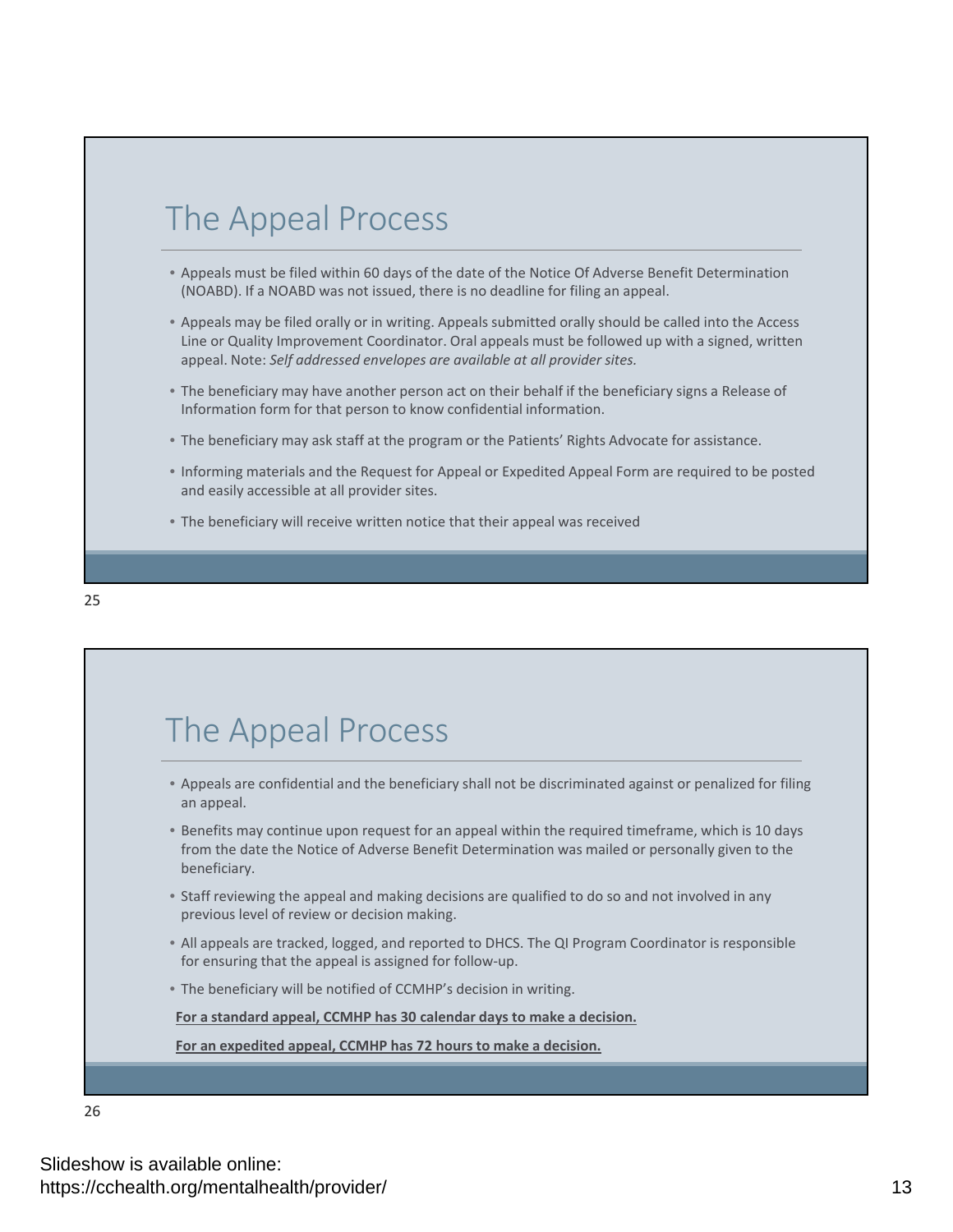## **Grievance**

A **GRIEVANCE** is any complaint other than an APPEAL. All beneficiaries, including both Medi‐Cal and non Medi‐Cal, can use the county's grievance process.

*Any beneficiary may file a grievance if they are dissatisfied with our service.*

27

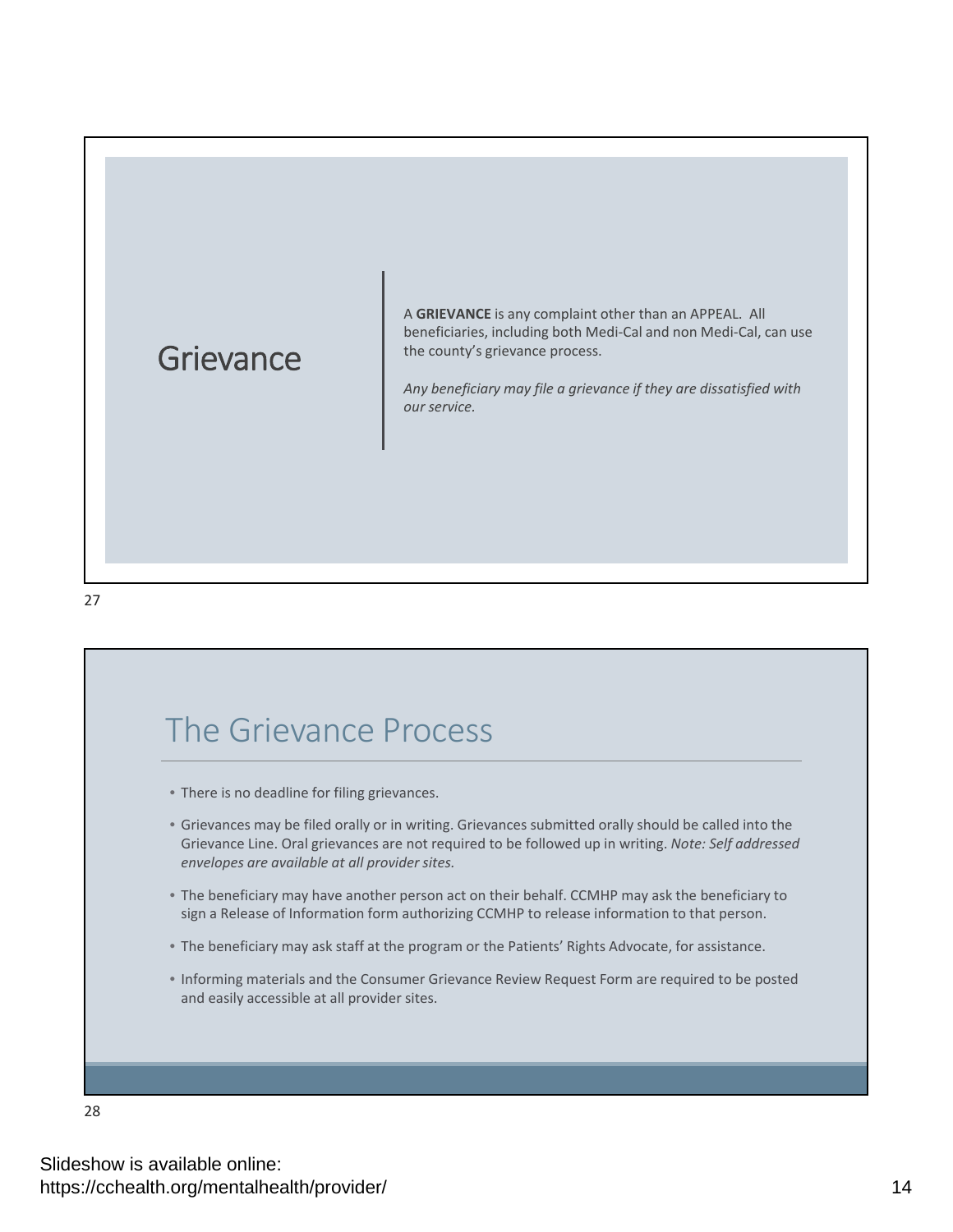



30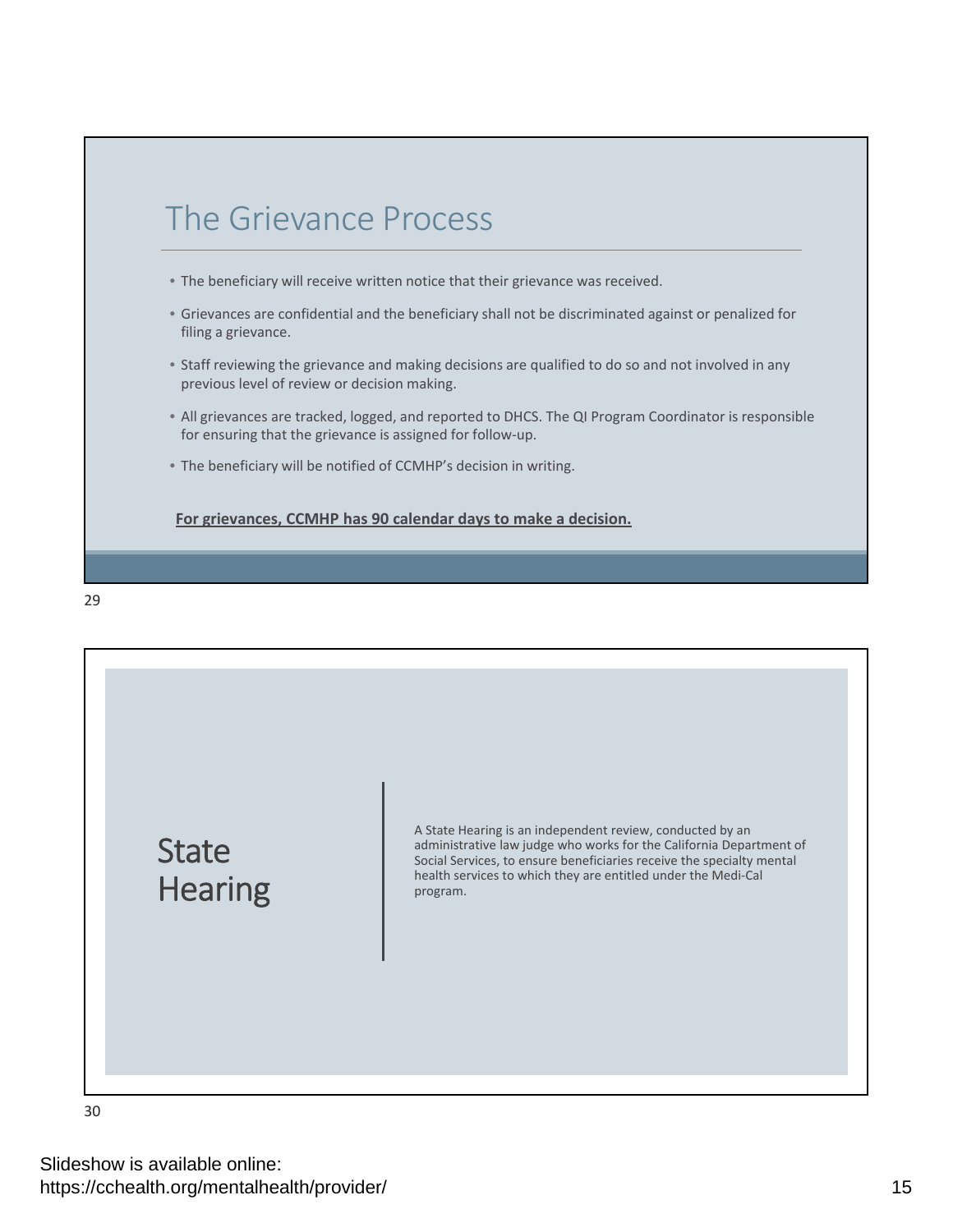